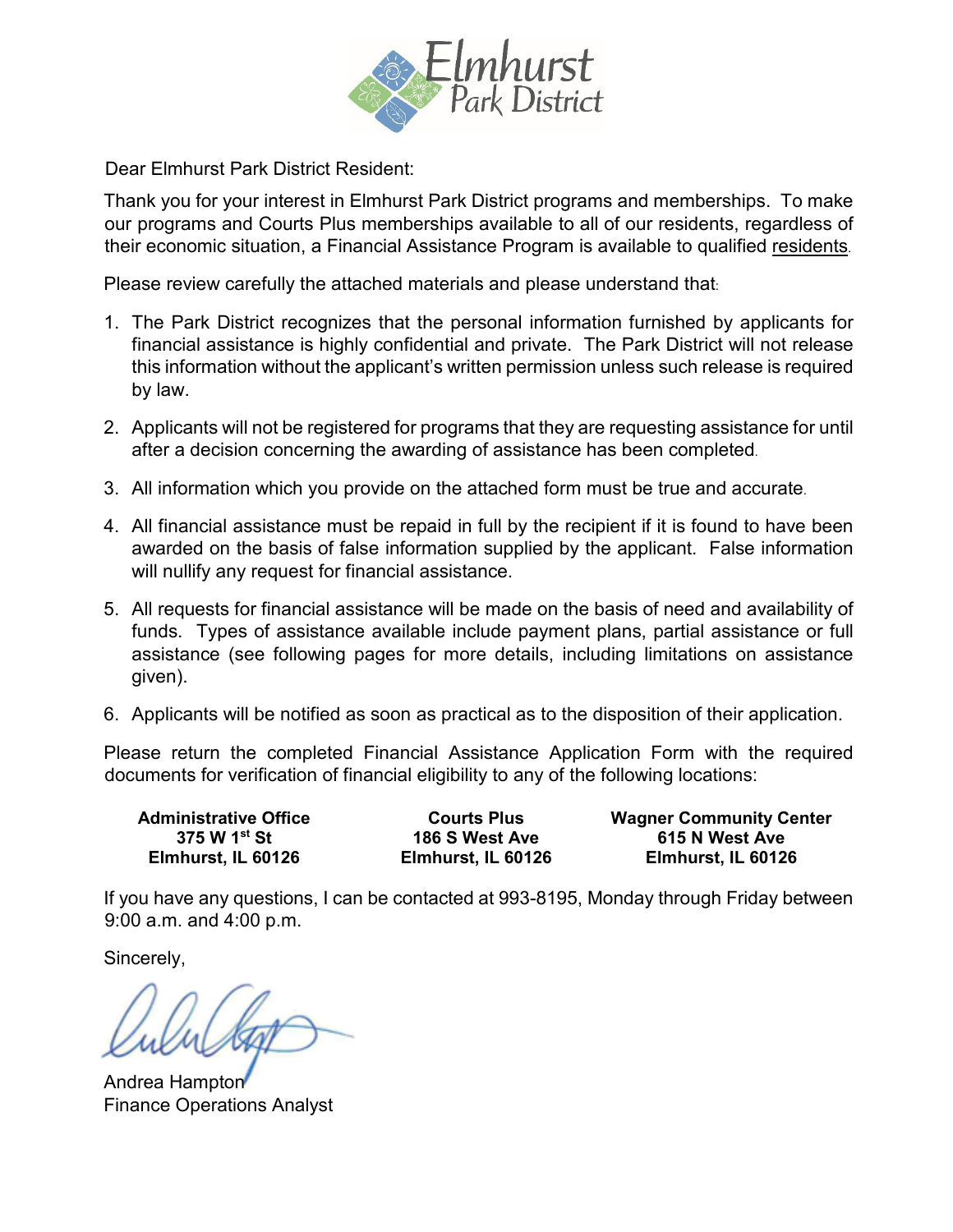

# **ELMHURST PARK DISTRICT FINANCIAL ASSISTANCE PROGRAM**

#### **MISSION**

We provide experiences for the lifetime enjoyment of people who live and play in Elmhurst. The park district will attempt to provide financial assistance for residents faced with financial hardship.

# **QUALIFICATIONS FOR FINANCIAL ASSISTANCE**

All applicants must reside within the boundaries of the Elmhurst Park District. Evidence of need must be presented to qualify for financial assistance. Factors defining need include family pre-tax income level (see chart below) or an extenuating financial situation such as medical bills, or current participation in public aid, food stamps, school lunch or subsidized housing programs.

The following household size and pre-tax income criteria will be used for determining initial eligibility for financial assistance for recreation programs.

| <b>Household Size</b>  | <b>Annual</b> | <b>Every Two Weeks</b> | Weekly |
|------------------------|---------------|------------------------|--------|
|                        | \$23,828      | 917                    | 459    |
| 2                      | 32,227        | 1,240                  | 620    |
| 3                      | 40,626        | 1,563                  | 782    |
| 4                      | 49,025        | 1,886                  | 943    |
| 5                      | 57,424        | 2,209                  | 1,105  |
| 6                      | 65,823        | 2,532                  | 1,266  |
|                        | 74,222        | 2,855                  | 1,428  |
| 8                      | 82,621        | 3,178                  | 1,589  |
| <b>Each Additional</b> |               |                        |        |
| <b>Family Member</b>   | 8,399         | 324                    | 162    |

*Income guidelines from the U.S. Department of Agriculture for the period July 1, 2021 through June 30, 2022* 

## **PROCEDURE**

Persons requesting financial assistance must complete the *"Financial Assistance Application From"* and submit it along with a completed *"Elmhurst Park District Program Application Form, "Courts Plus Membership" and/or "Program Application Form"* and documents required for verification of financial eligibility to any of the following locations:

 **Elmhurst, IL 60126 Elmhurst, IL 60126 Elmhurst, IL 60126**

 **Administrative Office Courts Plus Wagner Community Center**<br>375 W 1<sup>st</sup> St 186 S West Ave 615 N West Ave  **375 W 1st St 186 S West Ave 615 N West Ave**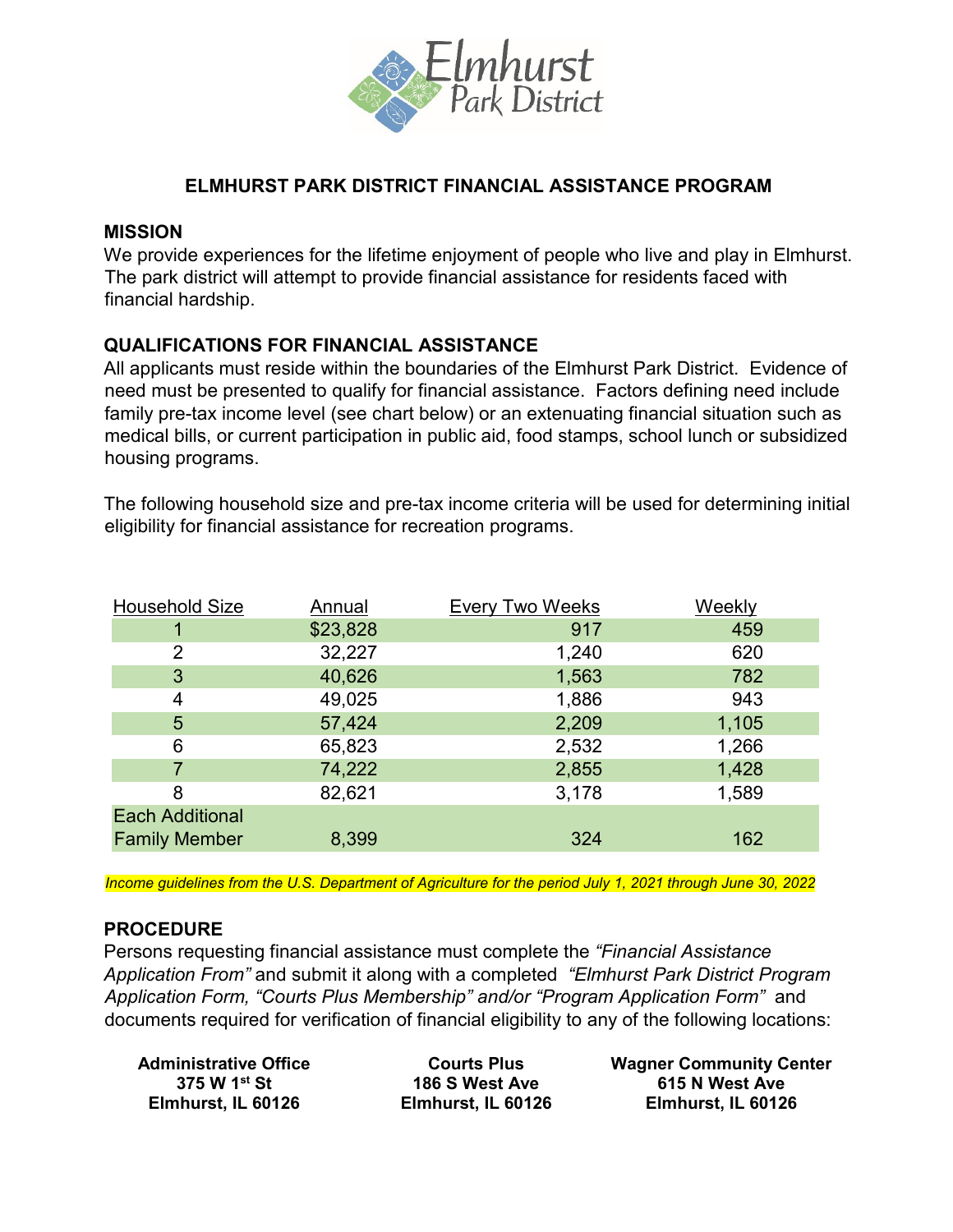

Applications will be individually reviewed and evaluated. Applicants will be notified of the decision as soon as practical after submission of their completed forms.

# **LIMITS ON FINANCIAL ASSISTANCE**

- 1. Financial assistance is available for Courts Plus membership, Courts Plus programs and recreation programs, except for massages, personal training, tennis private lessons, court time, merchandise and contractual programs such as Karate, Tai Chi, trips, Kaleidoscope classes, etc).
- 2. Applicants will not be registered for programs that they are requesting assistance for until after a decision concerning the awarding of assistance has been completed.
- 3. If financial assistance is awarded, applicants must then follow regular Courts Plus and Elmhurst Park District registration procedures.
- 4. Financial assistance is limited to:

# **Option A: Courts Plus and Recreational Programs**

- A maximum of \$150 per person / per season
- Can be applied to most Elmhurst Park District programs including Courts
- Plus programs and Summer Outdoor Pool Passes. Assistance will not be applied to contractual programs. (Examples: trips, Lake View Nature Center classes)
- Applications must be resubmitted each season unless notified otherwise. *(fall: September - December; winter: January - March; spring: April – May; summer: June - August)*

# **Option B: Sunbeams & Rainbows / Kindergarten Kapers**

- A maximum of fifty percent (50%) discount for the entire school year.
- Applicants need only submit one application for the school year.
- No other assistance will be granted for the registrant during the school year.

# **Option C: Recreation Station**

- A maximum of fifty percent (50%) discount for the entire school year.
- Applicants need only submit one application for the school year.
- No other assistance will be granted for the registrant during the school year.

# **Option D: Summer Day Camps**

- A maximum of \$300 per person / per Summer
- Assistance is applied to Summer Camps only.
- No other assistance will be granted for the registrant during the summer.

## **Option E: Courts Plus Membership** *(Can be combined with Options A, B, C or D)*

- A maximum of fifty percent (50%) of cost of one-year membership per membership
- Applications must be resubmitted each year.
- 5. Applicants are responsible for all remaining fees after assistance is applied.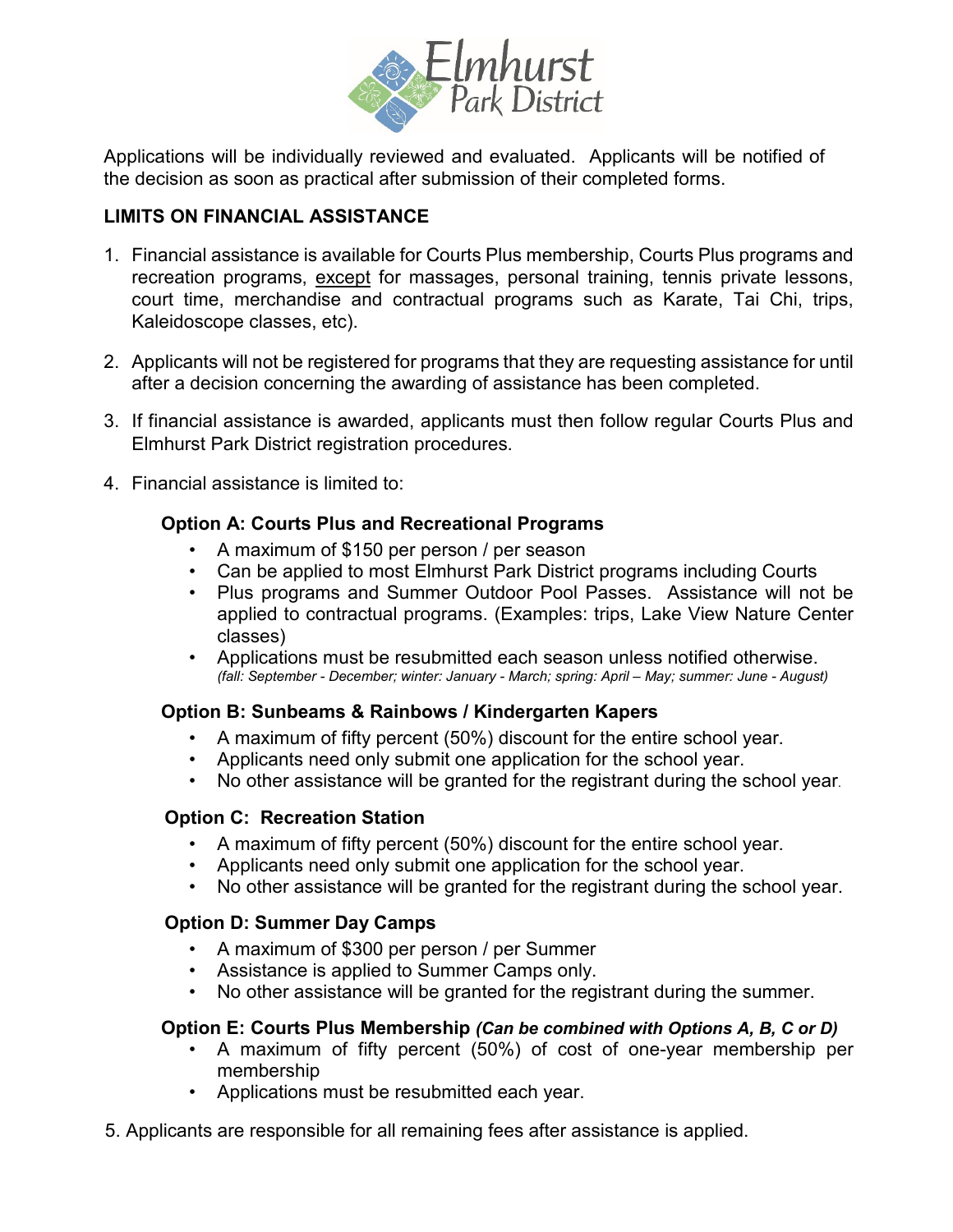

# **VERIFICATION OF HOUSEHOLD INCOME**

Verification of household income documentation is required and must show the following:

- the amount of income received;
- the name of the person who received it;
- the date the income was received; and
- how often the income is received (specify the pay period)

Examples of the papers you may send to show your current household income:

**Earnings/ Wages/ Salary for each job:** (1040 federal tax return form / Current paycheck stubs with pay period specified for each wage earner.)

**Unemployment compensation / Disability:** (Notice of eligibility from State Employment Security Office/ Check stub)

**No Income**: If your household has no income, send a brief note explaining how you provide food, clothing, and housing for your household and when you expect an income.

## **APPLICATION GUIDELINES**

- 1. The Park District recognizes that the personal information furnished by applicants for financial assistance is highly confidential and private. The Park District will not release this information without the applicant's written permission unless such release is required by law.
- 2. All information on the application must be true and accurate. Financial assistance must be repaid in full by the recipient if awarded and paid on the basis of false information supplied by the applicant and will nullify your request for financial assistance from the Park District.
- 3. All financial assistance will be awarded on the basis of need and the availability of funds. The Elmhurst Park District reserves the right to approve full or partial funding or to deny an applicant's request.
- 4. All requests for financial assistance will be evaluated by the Division Manager Finance.
- 5. Requests for financial assistance will not be considered without submission of written documentation (examples: 1040 federal tax returns, W-2 forms, school/social service agency information, etc.).
- 6. Applications must be submitted for each year for membership and each season for programs along with the appropriate membership application and / or program registration forms. Granting of financial assistance does not insure continued approval for succeeding seasons.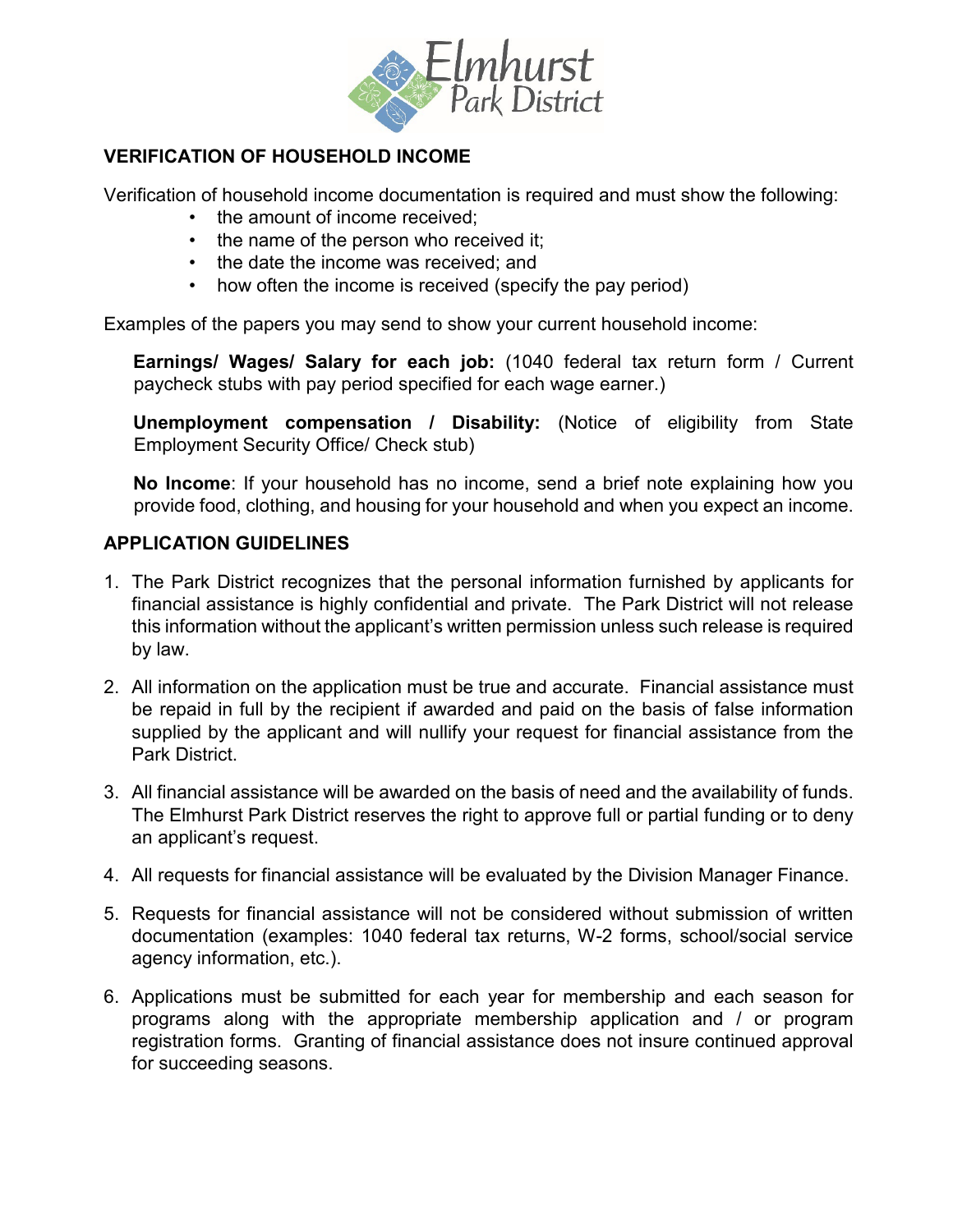

## **FINANCIAL ASSISTANCE APPLICATION**

| First Name: |           |
|-------------|-----------|
| City:       | Zip Code: |
| E-mail:     |           |
|             |           |

#### **People in Household**

| Number of people living in household: | Adults: | Children: |
|---------------------------------------|---------|-----------|
|                                       |         |           |

| Last Name | <b>First Name</b> | Date Of Birth |
|-----------|-------------------|---------------|
|           |                   |               |
|           |                   |               |
|           |                   |               |
|           |                   |               |
|           |                   |               |
|           |                   |               |
|           |                   |               |
|           |                   |               |
|           |                   |               |

## **Person Completing Application**

| Last Name:                          | First Name:               |  |
|-------------------------------------|---------------------------|--|
| Address:                            | City:<br>Zip Code: ______ |  |
| Phone:                              | E-mail:                   |  |
|                                     |                           |  |
| <b>Household Income Information</b> |                           |  |

1<sup>st</sup> Adult: Annual Pre-Tax Salary: \_\_\_\_\_\_\_\_\_\_\_\_\_\_\_\_\_\_ Other Annual Pre-Tax Income: \_\_\_

2<sup>nd</sup> Adult: Annual Pre-Tax Salary: \_\_\_\_\_\_\_\_\_\_\_\_\_\_\_\_\_\_\_\_\_\_\_\_Other Annual Pre-Tax Income: \_

*\* Verification of household income is required. (EX: 1040 Federal Tax Return Form/ Current Paycheck Stub w/ pay period) No income: If your household has no income, a brief note explaining how you provide food, clothing, and housing for your household and when you expect an income is required.*

| Please check all items applicable to this household and include verification paperwork: |                                                                              |                   |  |  |
|-----------------------------------------------------------------------------------------|------------------------------------------------------------------------------|-------------------|--|--|
| ◯ Public Aid:                                                                           | *Copy of Public Aid Card or letter required Public Aid Number:               |                   |  |  |
| ○ Food Stamps:                                                                          | *Verification Letter required                                                | Case Number:      |  |  |
|                                                                                         | ○ School Lunch Program: *Verification Letter required                        | School Attending: |  |  |
|                                                                                         | ○ Subsidized Housing: *Verification Letter required                          |                   |  |  |
|                                                                                         | $\cap$ Explanation of other financial difficulties (documentation required): |                   |  |  |

 $\_$  , and the set of the set of the set of the set of the set of the set of the set of the set of the set of the set of the set of the set of the set of the set of the set of the set of the set of the set of the set of th

 $\alpha$ pianation of other financial difficulties (documentation required):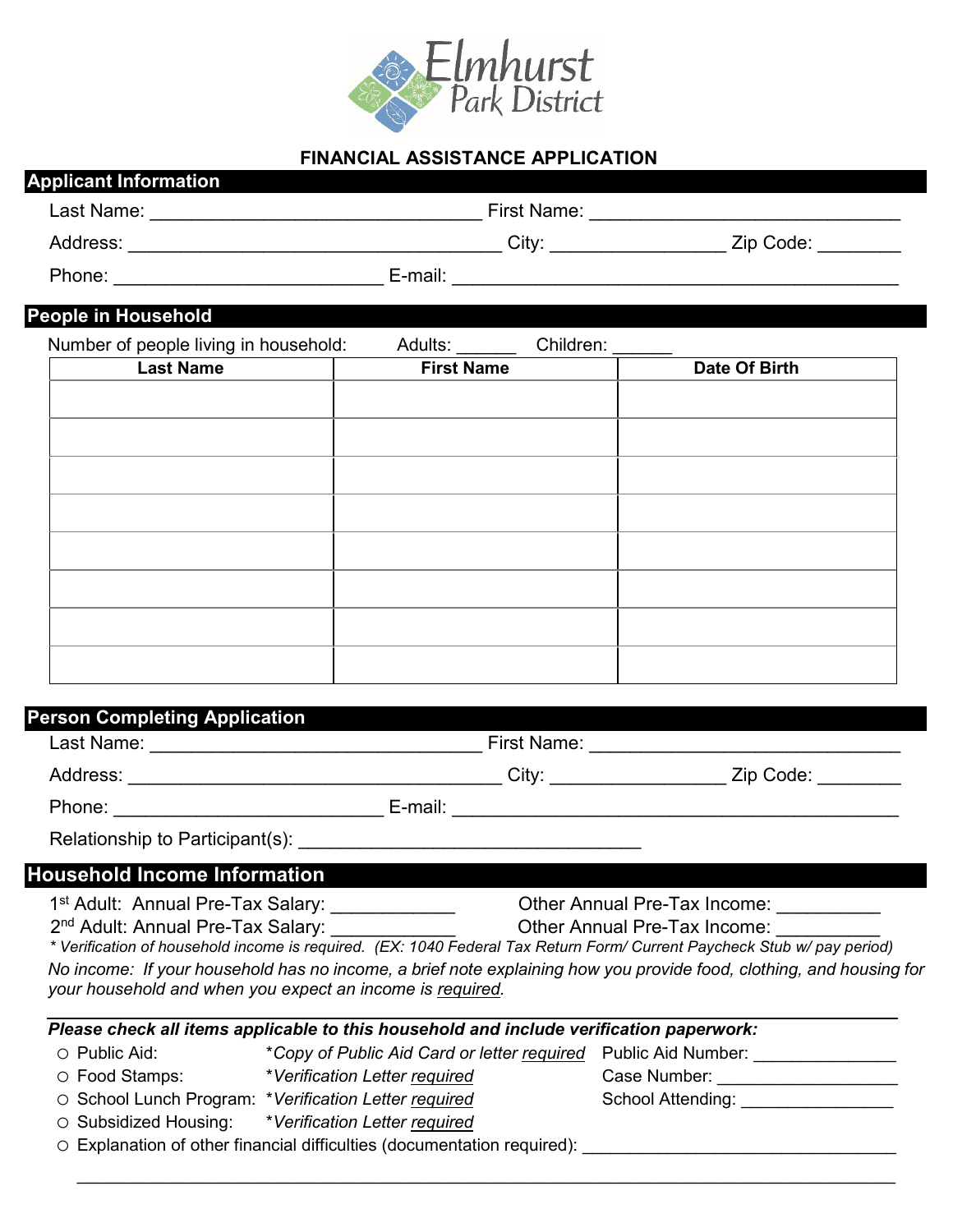

# **Type of Assistance Requesting**

#### **Option A: Courts Plus and Recreational Programs**

- A maximum of \$150 per person / per season
- Can be applied to most Elmhurst Park District programs including Courts
- Plus programs and Summer Outdoor Pool Passes. Assistance will not be applied to contractual programs. (Examples: trips, Lake View Nature Center classes)
- Applications must be resubmitted each season unless notified otherwise. *(fall: September - December; winter: January - March; spring: April – May; summer: June - August)*

## **Option B: Sunbeams & Rainbows / Kindergarten Kapers**

- A maximum of fifty percent (50%) discount for the entire school year.
- Applicants need only submit one application for the school year.
- No other assistance will be granted for the registrant during the school year.

#### **Option C: Recreation Station**

- A maximum of fifty percent (50%) discount for the entire school year.
- Applicants need only submit one application for the school year.
- No other assistance will be granted for the registrant during the school year.

#### **Option D: Summer Day Camps**

- A maximum of \$300 per person / per summer. (\$30 per week throughout the summer)
- Assistance is applied to Summer Camps only.
- No other assistance will be granted for the registrant during the summer.

#### **Option E: Courts Plus Membership** *(Can be combined with Options A, B, C or D)*

- A maximum of fifty percent (50%) of cost of one-year membership per membership
- Applications must be resubmitted each year.

| <b>Participant Information</b>                                                  |                   |               |                             |                                |  |
|---------------------------------------------------------------------------------|-------------------|---------------|-----------------------------|--------------------------------|--|
| <b>Last Name</b>                                                                | <b>First Name</b> | Date Of Birth | <b>Option</b><br>(REQUIRED) | Season /<br><b>School Year</b> |  |
|                                                                                 |                   |               |                             |                                |  |
|                                                                                 |                   |               |                             |                                |  |
|                                                                                 |                   |               |                             |                                |  |
|                                                                                 |                   |               |                             |                                |  |
|                                                                                 |                   |               |                             |                                |  |
|                                                                                 |                   |               |                             |                                |  |
|                                                                                 |                   |               |                             |                                |  |
| An "Elmhurst Park District Program Application Form" for the requested programs |                   |               |                             |                                |  |

*must be completed and submitted along with this application.*